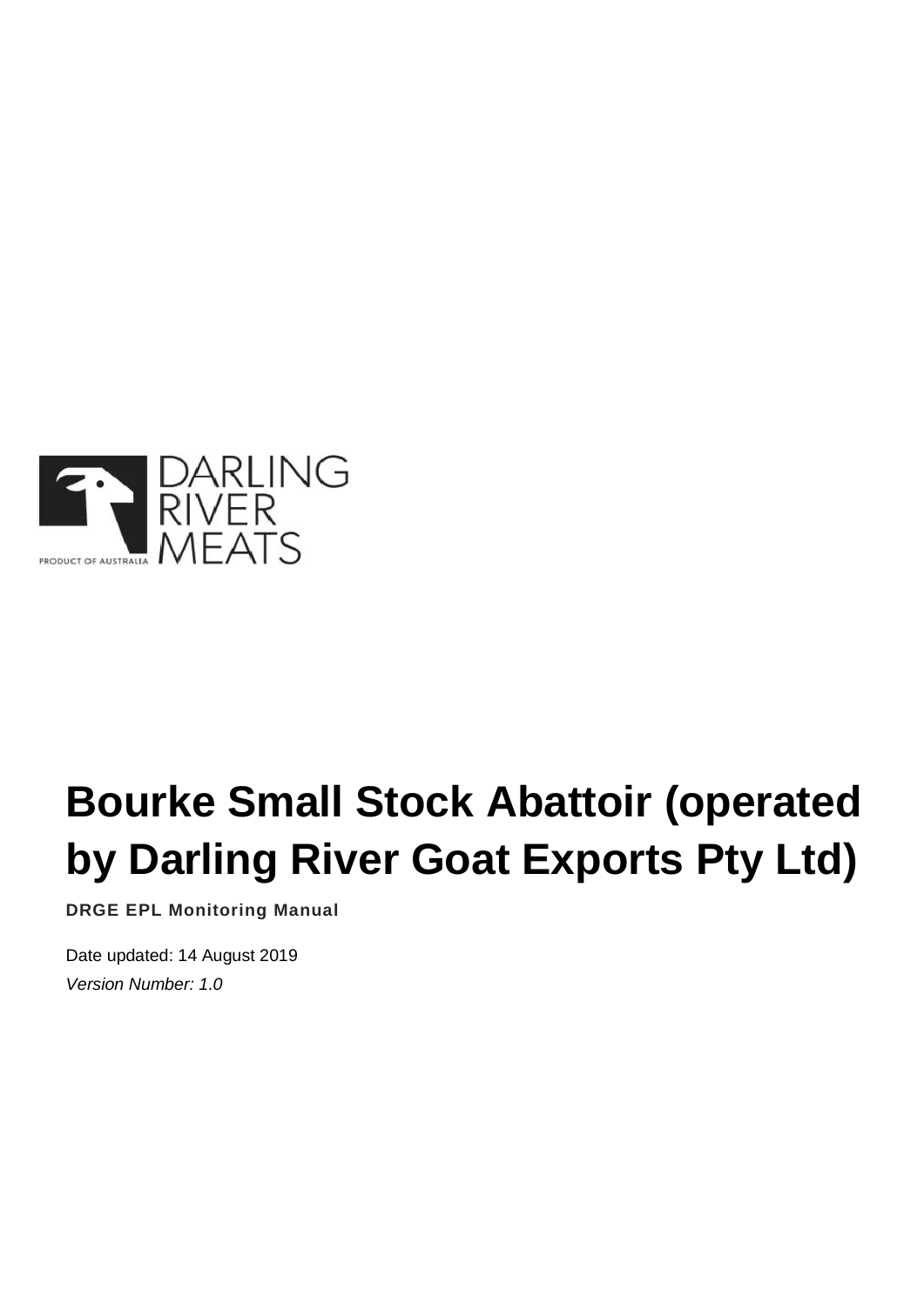## **Table of Contents**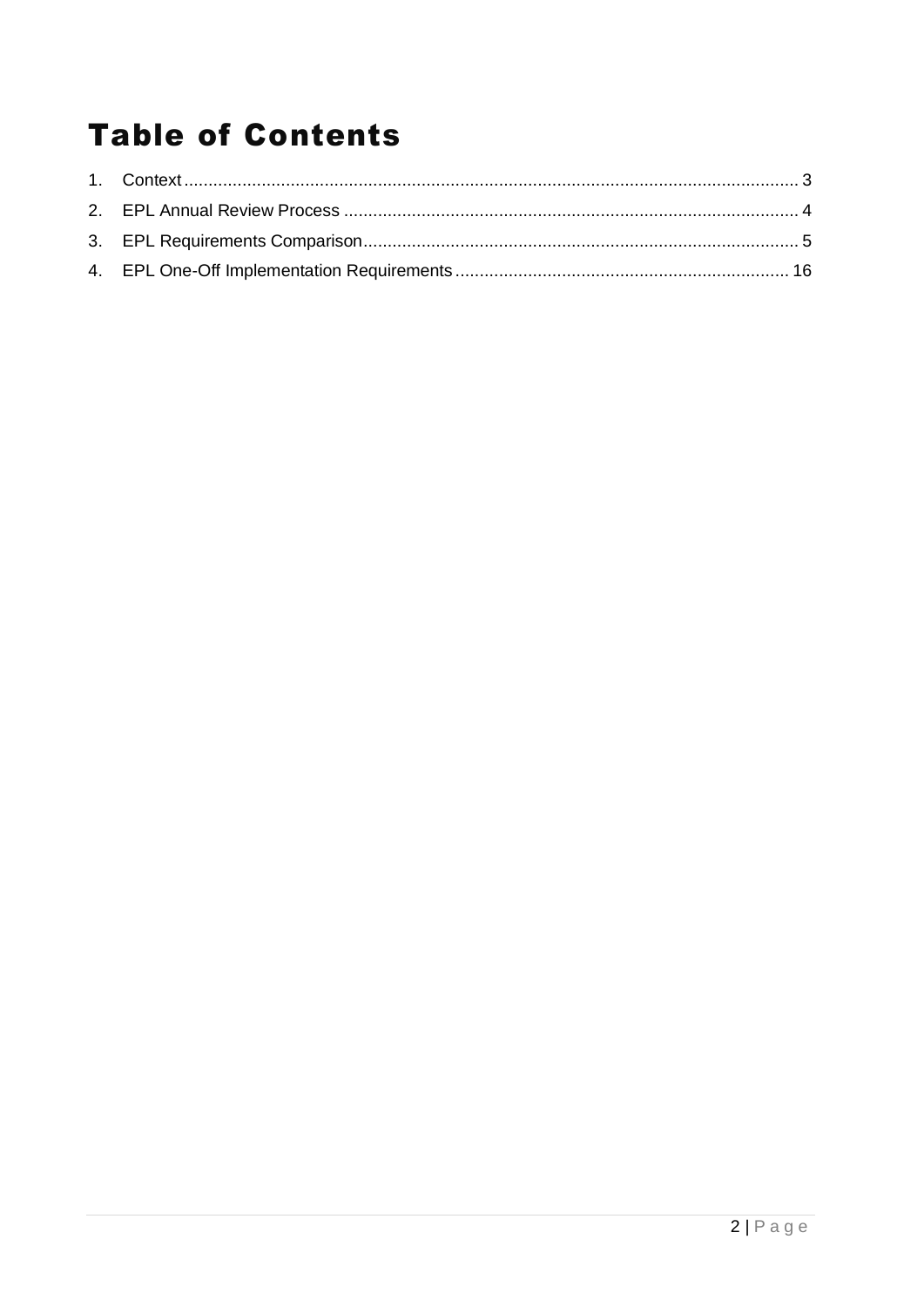## <span id="page-2-0"></span>1. Context

- 1.1 The DRGE EPL Monitoring Manual ('The Manual') is prepared for Darling River Goat Exports Pty Ltd (DRGE) – the operating entity of Bourke Small Stock Abattoir (BSSA). The Manual contains EPL annual review process, a comparison of EPL requirements between DRGE and CAPRA Pty Ltd (CAPRA) and EPL one-off implementation requirements for DRGE.
- 1.2 This document is updated as at 14 August 2019. All compliance requirements are up-todate for EPA annual return period 1 May 2019 to 30 April 2020.
- 1.3 This is the first version (i.e. Version 1.0) of The Manual, and is prepared for DRGE by JPAbusiness Pty Ltd, in conjunction with DRGE management team. This document is a working manual and should be regularly reviewed and updated should there are any changes in EPL regulations. Any queries should be directed to James Price on **0439 601 207** or email **james@jpabusiness.com.au**.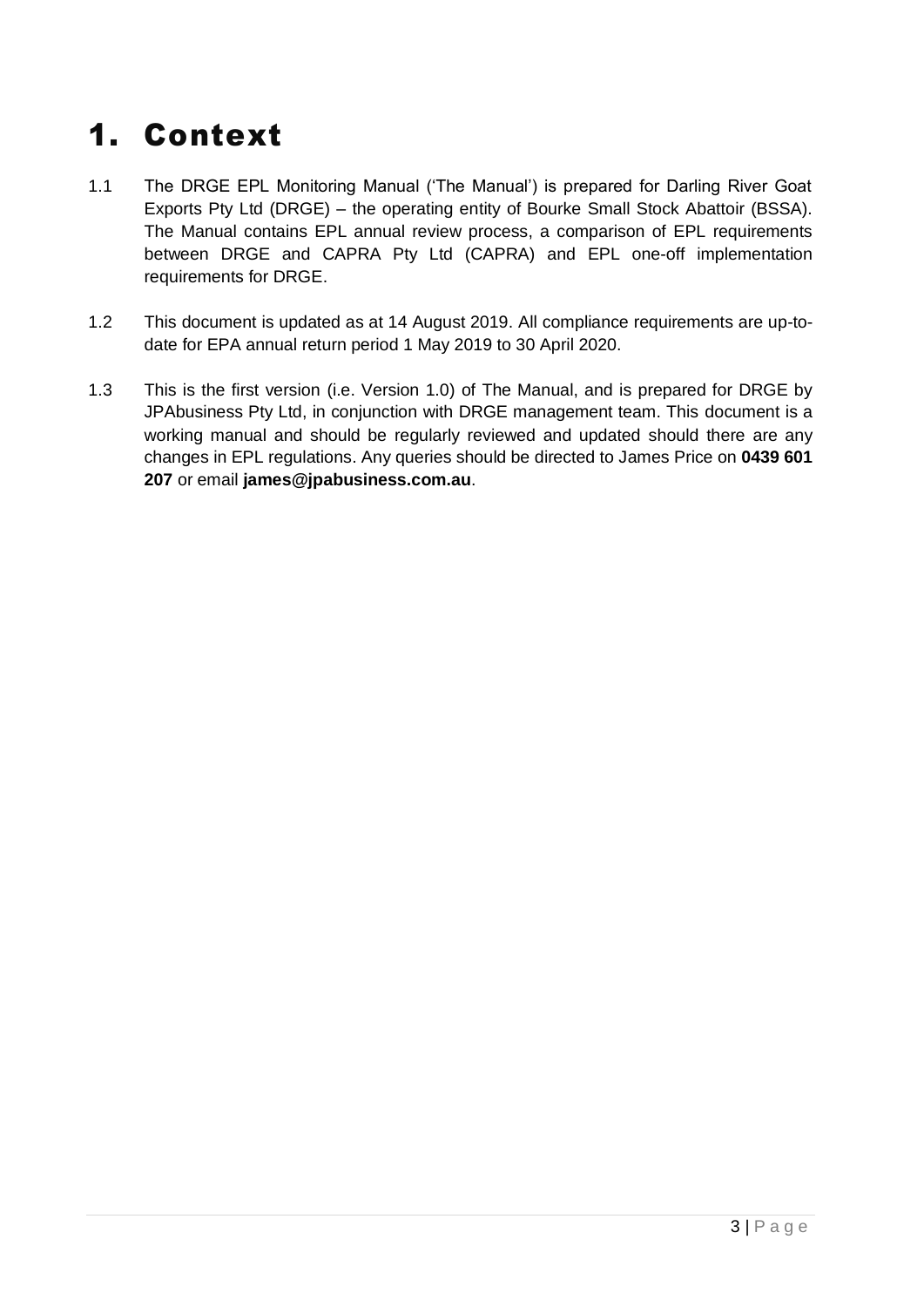#### <span id="page-3-0"></span>2. EPL Annual Review Process

- 2.1 As the licensee of EPL No.20918 (issued on 18 September 2018), DRGE is authorised to carry out livestock processing activities within a maximum scale of 30,000 Tonne annual processing capacity.
- 2.2 DRGE is required to comply with requirements and obligations outlined in Section 3 and Section 4 of this document.
- 2.3 The reporting period of EPA annual return is 1 May to 30 April. DRGE is required to lodge an annual return to EPA by 30 June (or nearest working day) each year for the previous reporting period.
- 2.4 The annual return is prepared and lodged by JPAbusiness on behalf of DRGE. Supporting documentations (listed in Section 2.4) should be provided by DRGE plant manager when requested.
- 2.5 DRGE plant manager should ensure the below requirements are met and relevant records are kept during the return period. Detailed supporting documentations and/(or) information required for EPL compliance are as follows:
	- Updated checklist of one-off EPL implementation requirements as listed in Section 4.
	- Evidence of regular environmental monitoring as listed in Section 3.
	- URL of a publicly accessible website that DRGE uses to publish its pollution monitoring data as outlined in EPL requirements 7 and 8 of Section 3.
	- Records of any non-compliance events and complaints and mitigation actions taken and/(or) to be taken.
	- Records of regular inspections and maintenance of plant and equipment.
	- Records of regular site audits undertaken by a third party to assess compliance with environmental legal requirements and assess conformance to the reequipments of any documented environmental practices, procedures and systems in place. **At least one site audit should be completed by no later than 1 April 2020.**
	- Records of staff training on environmental issues that may arise from operational activities.
	- A documented environmental review of operational activities to identity any aspects that have a potential to cause environmental impacts and operational controls implemented.
	- Testing and review dates and results of an environmental improvement or management plan.
	- Testing and review dates and results of PRIMP (Pollution Incident Response Management Plan). **At least one testing and review of PRIMP should be completed by no later than 1 April 2020.**
	- Any additional commentary to support DRGE's EPL compliance.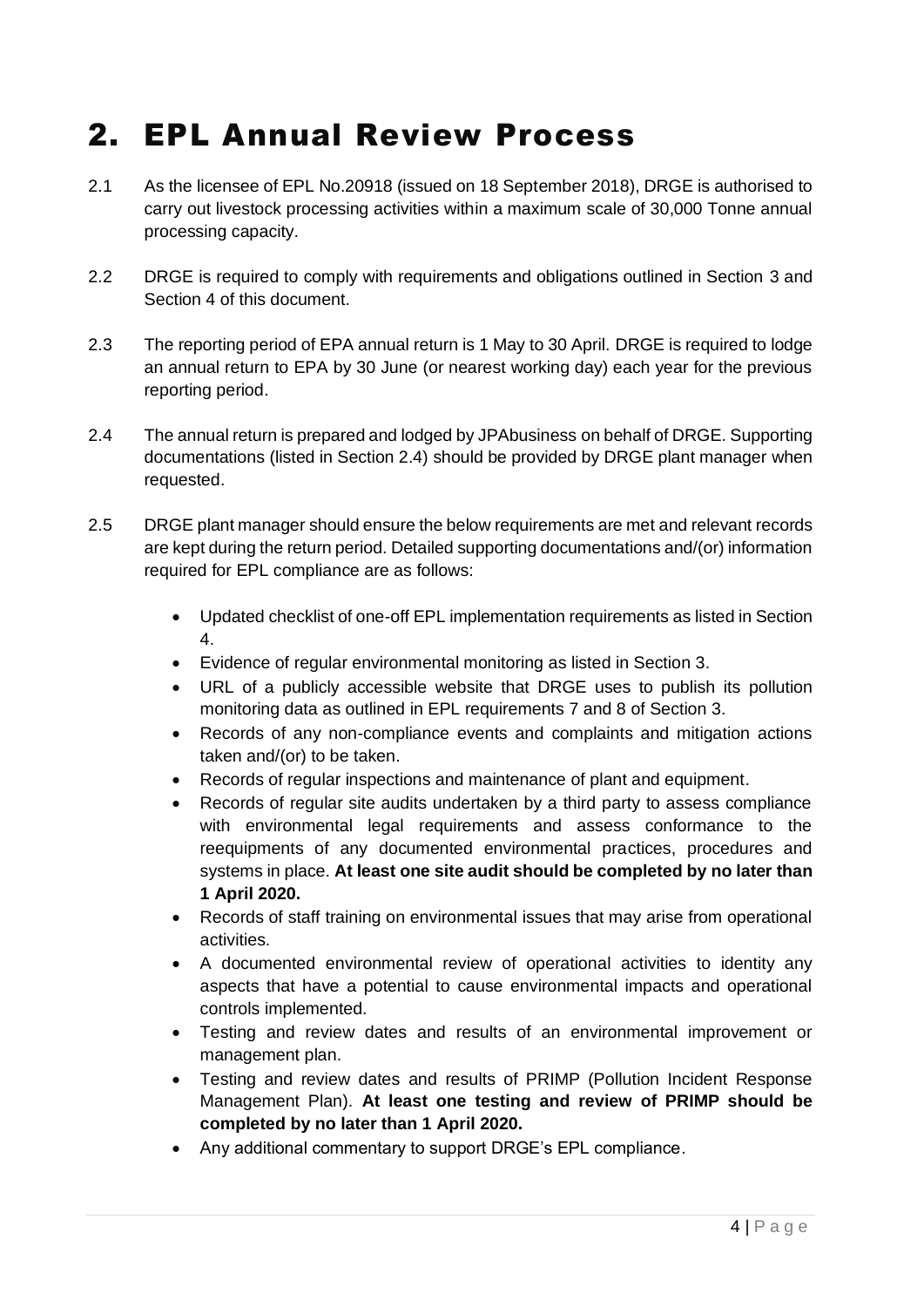## 3. EPL Requirements Comparison

3.1 Below please find EPL requirement comparison for ongoing pollution monitoring and system requirements between CAPRA and DRGE.

<span id="page-4-0"></span>

| <b>EPL Requirements</b> | <b>CAPRA (Construction Phrase)</b>                                                                     | <b>DRGE (Full Operation)</b>                                                                                                                                       | <b>Monitoring Frequency</b>                                                                                                                     |
|-------------------------|--------------------------------------------------------------------------------------------------------|--------------------------------------------------------------------------------------------------------------------------------------------------------------------|-------------------------------------------------------------------------------------------------------------------------------------------------|
| 1. Air Monitoring       | No requirement on types of<br>weather data should be<br>monitored.                                     | Ongoing weather monitoring<br>☑<br>data should capture electronic<br>records of below parameters<br>using sampling method AM-1,<br>AM-2 and AM-4:                  | <b>Continuous</b> monitoring;<br>refer to Operational<br><b>Environmental Management</b><br>Plan (OEMP) Section 6.8 (p.<br>72) for more climate |
|                         |                                                                                                        | Rainfall<br>$\checkmark$<br>Wind direction at 10<br>metres<br>$\checkmark$ Wind speed at 10 metres<br>Sigma theta (the<br>standard deviation of<br>wind direction) | monitoring requirements.                                                                                                                        |
|                         | Measures should be taken to<br>minimise the emission into the air<br>of air pollutants (such as dust). | Measures should be taken to<br>☑<br>minimise the emission into the<br>air of air pollutants (such as<br>dust).                                                     | <b>Fortnightly inspections;</b><br>refer to OEMP Section 5.9<br>(p.50) for details of dust<br>control measures.                                 |
|                         | No emission of offensive odour<br>should be caused beyond the<br>premise boundary.                     | No emission of offensive odour<br>☑<br>should be caused beyond the<br>premise boundary.                                                                            | <b>Fortnightly inspections;</b><br>refer to OEMP Section 5.10<br>(p. 52) for details of odour<br>inspections and odour<br>management.           |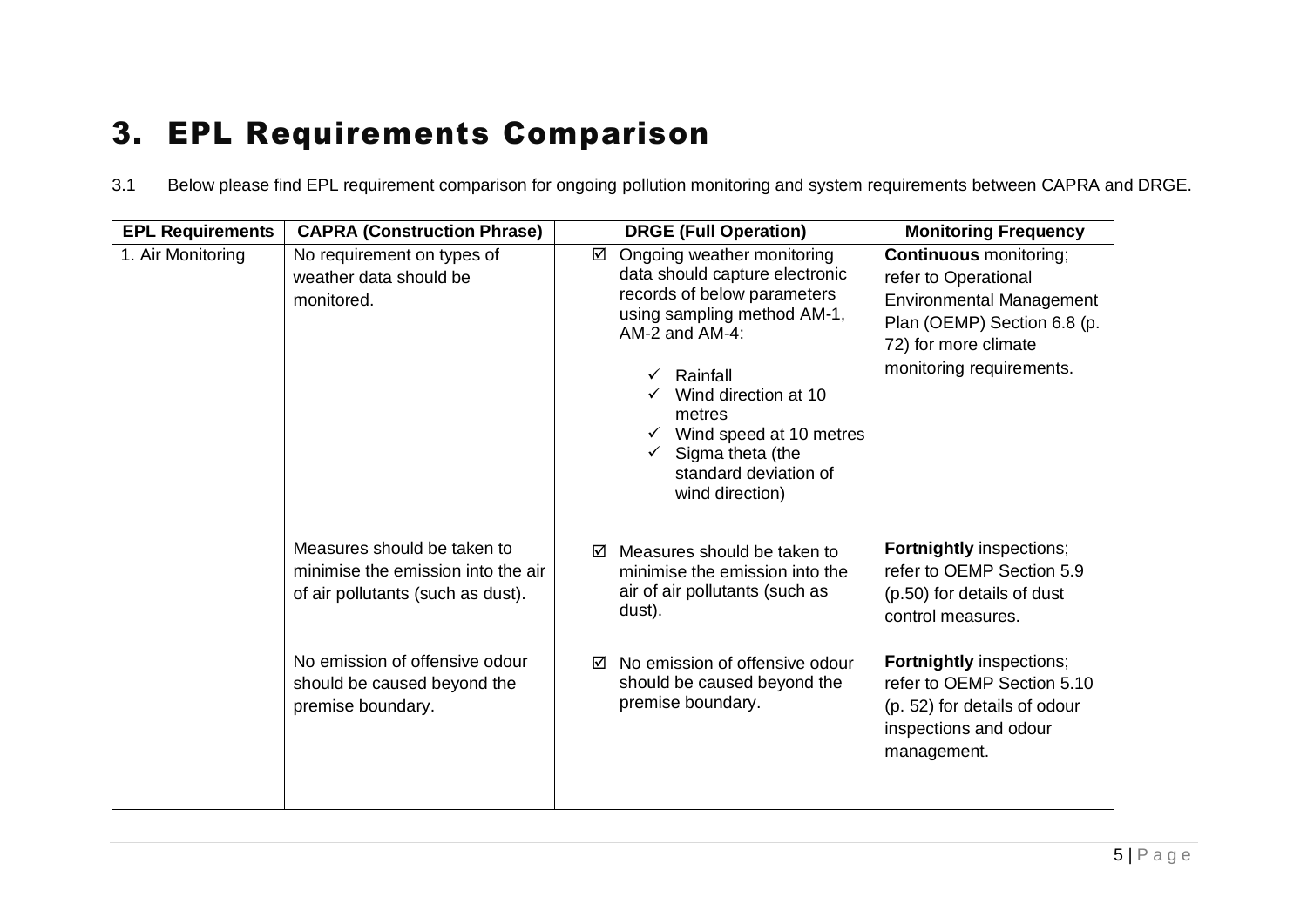| <b>EPL Requirements</b> | <b>CAPRA (Construction Phrase)</b>                                                                                                                                                                                                                                                                                                                                                                                            | <b>DRGE (Full Operation)</b>                                                                                                                                                                                                                                                                                                                                                                                                                        | <b>Monitoring Frequency</b>                                                                                                                                                                                                                                                                                             |
|-------------------------|-------------------------------------------------------------------------------------------------------------------------------------------------------------------------------------------------------------------------------------------------------------------------------------------------------------------------------------------------------------------------------------------------------------------------------|-----------------------------------------------------------------------------------------------------------------------------------------------------------------------------------------------------------------------------------------------------------------------------------------------------------------------------------------------------------------------------------------------------------------------------------------------------|-------------------------------------------------------------------------------------------------------------------------------------------------------------------------------------------------------------------------------------------------------------------------------------------------------------------------|
|                         | No requirement on the upkeep of<br>an odour complaints logbook.                                                                                                                                                                                                                                                                                                                                                               | Odour should be monitored by<br>☑<br>recording any complaints<br>received on the Complaints<br>Register. A summary of any<br>odour complaints, causes and<br>corrective actions should be<br>provided in the EPA annual<br>return.                                                                                                                                                                                                                  | Upon compliant or<br>incident. Only required if<br>there is an odour complaint.<br>Refer to OEMP Section 5.14<br>(pp.57-58) for recording<br>complaints and Appendix E<br>Waste Management Plan<br>Section 2.3 (p.131) for more<br>details on odour control<br>measures.                                                |
| 2. Noise Monitoring     | Noise generated at the premises<br>that is measured at each noise<br>monitoring point established<br>under this licence must not<br>exceed the noise levels specified<br>below:<br>Noise level during the day<br>measured using LAeq<br>method should not<br>exceed 35 dB(A) over the<br>time period of 15 minutes.<br>The maximum noise level<br>✓<br>at night measured using<br>LAmax method should<br>not exceed 45 dB(A). | Noise generated at the premises<br>☑<br>that is measured at each noise<br>monitoring point established<br>under this licence must not<br>exceed the noise levels<br>specified below:<br>Noise level during the<br>day measured using<br>LAeq method should not<br>exceed 35 dB(A) over<br>the time period of 15<br>minutes.<br>$\checkmark$ The maximum noise<br>level at night measured<br>using LAmax method<br>should not exceed 45<br>$dB(A)$ . | <b>Upon compliant or</b><br>incident. Only required if<br>there is a noise complaint;<br>refer to OEMP Section 5.11<br>(p.53) for noise monitoring<br>processes, Section 6.9<br>(p.73) for more detailed<br>monitoring limits and<br>timeframe requirements and<br>Section 5.14 (pp.57-58) for<br>recording complaints. |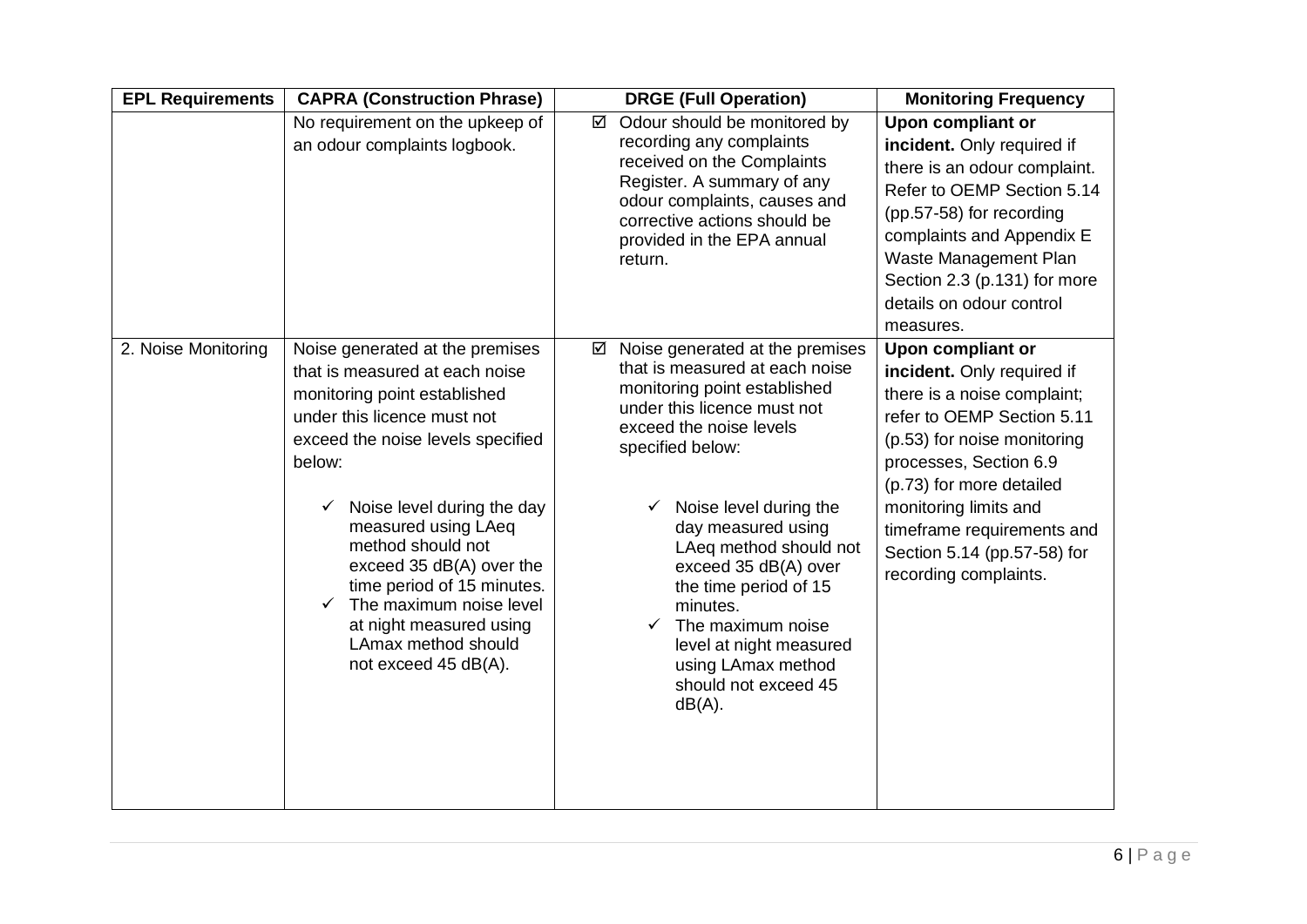| <b>EPL Requirements</b>         | <b>CAPRA (Construction Phrase)</b>                                                                                                                               | <b>DRGE (Full Operation)</b>                                                                                                                                                                                                                                                      | <b>Monitoring Frequency</b>                                                                                                                                                                               |
|---------------------------------|------------------------------------------------------------------------------------------------------------------------------------------------------------------|-----------------------------------------------------------------------------------------------------------------------------------------------------------------------------------------------------------------------------------------------------------------------------------|-----------------------------------------------------------------------------------------------------------------------------------------------------------------------------------------------------------|
|                                 | ☑ Noise should be<br>monitored by recording<br>any complaints received<br>on the Complaints<br>Register.                                                         | Noise should be monitored by<br>☑<br>recording any complaints<br>received on the Complaints<br>Register.                                                                                                                                                                          | Upon compliant or<br>incident; refer to OEMP<br>Section 5.14 (pp.57-58) for<br>recording complaints.                                                                                                      |
|                                 | A summary of any noise<br>☑<br>complaints, causes and<br>corrective actions should<br>be provided in the EPA<br>annual return.                                   | A summary of any noise<br>complaints, causes and<br>corrective actions should be<br>provided in the EPA annual<br>return.                                                                                                                                                         | <b>Upon compliant or</b><br>incident; refer to OEMP<br>Section 7.2 (p.76) for noise<br>complaints, causes and<br>corrective actions to be<br>included in the EPA annual<br>return.                        |
| 3. Water and land<br>Monitoring | Surface water monitoring is<br>required and total suspended<br>solids should not exceed the<br>100-percentile concentration limit<br>of 50 milligrams per litre. | Surface water monitoring is<br>☑<br>required and total suspended<br>solids at the designated<br>discharge point should not<br>exceed the 100-percentile<br>concentration limit of 50<br>milligrams per litre.                                                                     | Daily samples should be<br>collected, subject to<br>discharge occurring; refer to<br>OPEM Section 6.6 (pp.70-<br>71) for more surface water<br>monitoring requirements.                                   |
|                                 | No requirement on groundwater<br>monitoring.                                                                                                                     | Groundwater monitoring is<br>☑<br>required in the following<br>locations and relevant<br>parameters should be analysed:<br>MW1 Up hydraulic<br>✓<br>gradient, western site<br>boundary within irrigation<br>area, and<br>MW2 Down hydraulic<br>gradient, eastern site<br>boundary | <b>Annual monitoring when</b><br>groundwater is detected in<br>the monitoring wells; refer to<br>OEMP Section 6.7 (pp.71-<br>72) for ground water<br>monitoring location maps<br>and parameters required. |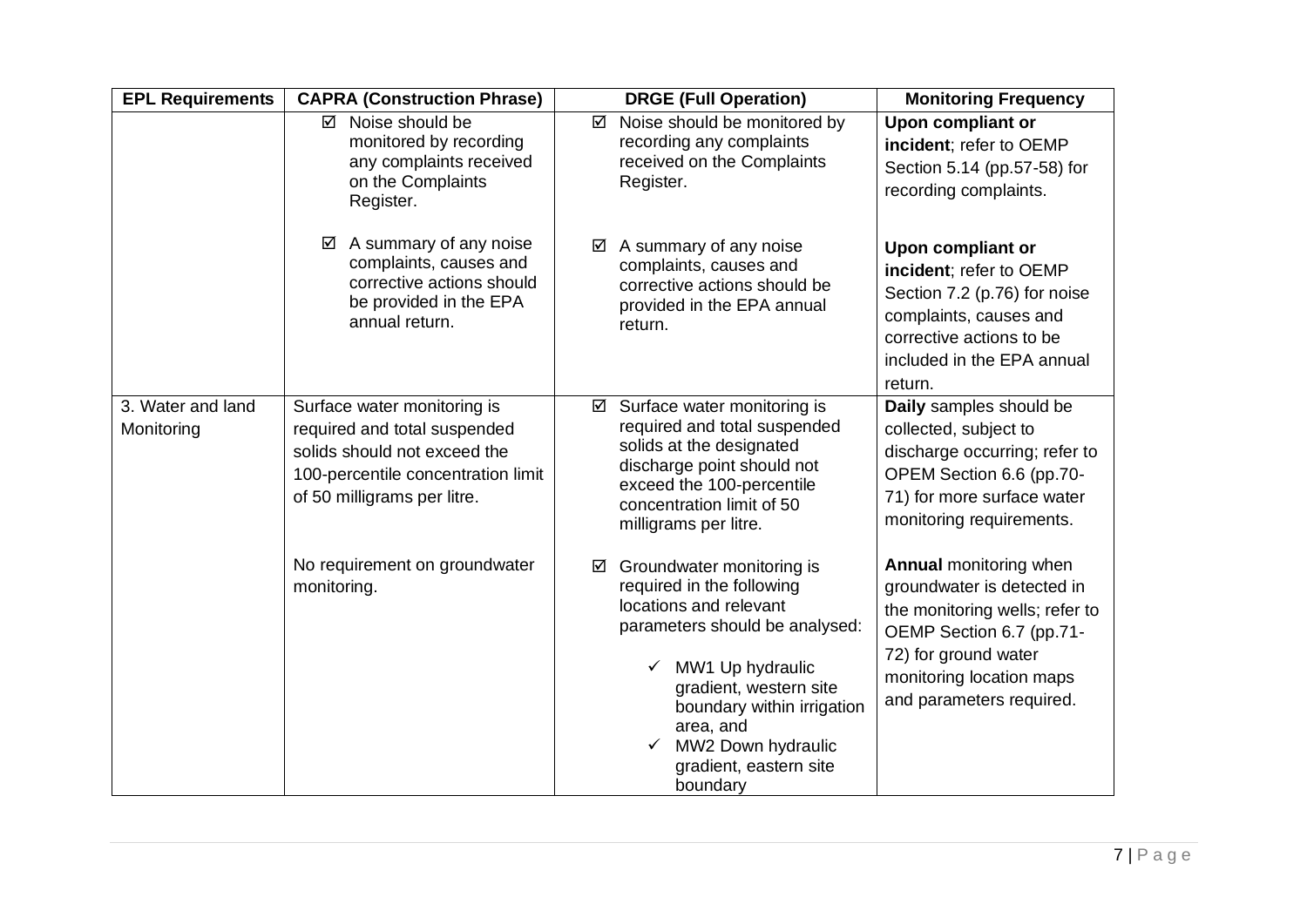| <b>EPL Requirements</b> | <b>CAPRA (Construction Phrase)</b>                                                                            | <b>DRGE (Full Operation)</b>                                                                                                                                                                                                                                                    | <b>Monitoring Frequency</b>                                                                                                                                                                                                          |
|-------------------------|---------------------------------------------------------------------------------------------------------------|---------------------------------------------------------------------------------------------------------------------------------------------------------------------------------------------------------------------------------------------------------------------------------|--------------------------------------------------------------------------------------------------------------------------------------------------------------------------------------------------------------------------------------|
|                         | No requirement on water supply<br>monitoring.                                                                 | Ensure that adequate potable<br>☑<br>water supply is available for<br>stock consumption.                                                                                                                                                                                        | Daily and as required; refer<br>to OEMP Section 5.8 (p.49)<br>for detailed procedures.                                                                                                                                               |
|                         | No requirement on water cycle<br>monitoring.                                                                  | Six flow meters (potable water<br>☑<br>meter, raw water meter, raw<br>effluent flow meter downstream<br>of primary solids removal,<br>irrigation pump meter, tailwater<br>pump meter and stormwater<br>retention pond pump meter) are<br>required to be monitored<br>regularly. | <b>Every second Thursday</b><br>monitoring; refer to OEMP<br>Section 5.1 (p.34) for<br>detailed procedures and<br>Section 6.2 (p.69) for<br>corresponding meter<br>numbers.                                                          |
|                         | No effluent quality measurement<br>is required. No requirement on<br>portable water or pond water<br>testing. | Effluent quality from the<br>☑<br>irrigation pond. Ensure effective<br>portable water and pond water<br>testing is in place and relevant<br>parameters are analysed.                                                                                                            | <b>Quarterly</b> monitoring for the<br>first year of operation after<br>commissioning<br>and then reduced to<br>biannually; refer to OEMP<br>Section 6.3 (p.69) for effluent<br>quality sampling details and<br>parameters required. |
|                         | Soil monitoring is not required<br>prior to the site being fully<br>operational.                              | Soil monitoring will be<br>☑<br>undertaken across the main<br>irrigation main area at soil<br>reference points Boreholes 1,2<br>and 3; Boreholes 11,12 and 13;<br>Boreholes 6,7 and 8 by<br>analysing relevant parameters<br>from topsoil samples.                              | <b>Annual monitoring in</b><br>September; refer to OEMP<br>Section 6.5 (p.70) for soil<br>sampling details and<br>parameters required.                                                                                               |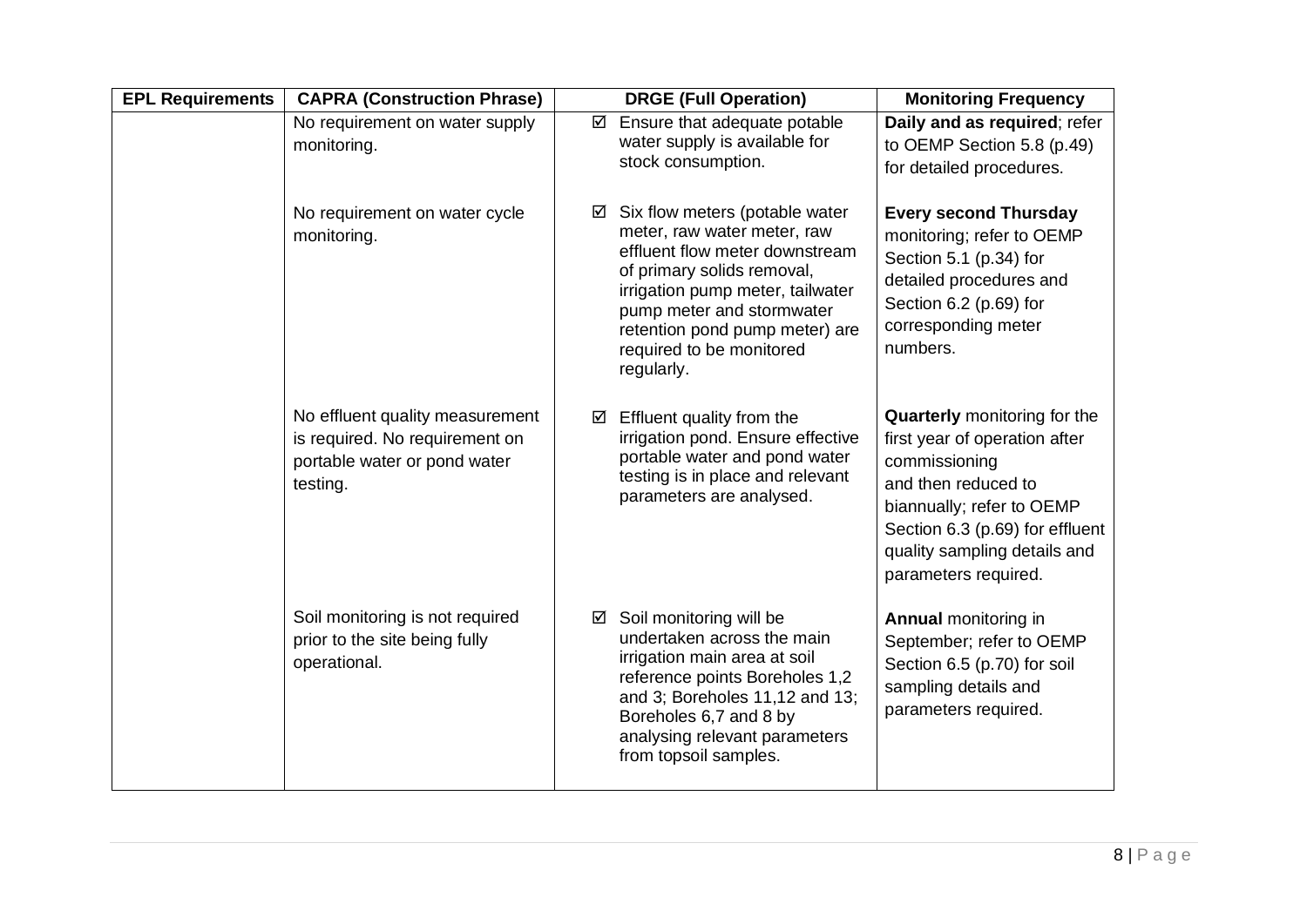| <b>EPL Requirements</b> | <b>CAPRA (Construction Phrase)</b>                                                                                                                                                                                                                          | <b>DRGE (Full Operation)</b>                                                                                                                                                                                                                                     | <b>Monitoring Frequency</b>                                                                    |
|-------------------------|-------------------------------------------------------------------------------------------------------------------------------------------------------------------------------------------------------------------------------------------------------------|------------------------------------------------------------------------------------------------------------------------------------------------------------------------------------------------------------------------------------------------------------------|------------------------------------------------------------------------------------------------|
| 5. Waste Monitoring     | All drains generally free of solids<br>and operating efficiently.                                                                                                                                                                                           | All drains generally free of solids<br>☑<br>and operating efficiently.                                                                                                                                                                                           | Weekly or as specified;<br>refer to OEMP Section 5.3<br>(pp.38-40) for detailed<br>procedures. |
|                         | All solids should be stored within<br>designated areas.                                                                                                                                                                                                     | All solids should be stored within<br>$\sqrt{}$<br>designated areas.                                                                                                                                                                                             | Weekly or as specified;<br>refer to OEMP Section 5.3<br>(pp.38-40) for detailed<br>procedures. |
|                         | Any waste materials removed<br>from the site must only be<br>disposed of at a waste<br>management facility or premises<br>lawfully permitted to accept the<br>materials.                                                                                    | Any waste materials removed<br>☑<br>from the site must only be<br>disposed of at a waste<br>management facility or premises<br>lawfully permitted to accept the<br>materials.                                                                                    | Weekly or as specified;<br>refer to OEMP Section 5.3<br>(pp.38-40) for detailed<br>procedures. |
|                         | The licensee must ensure that<br>any liquid and/or non-liquid<br>waste generated and/or stored at<br>the premises is assessed and<br>classified in accordance with the<br><b>EPA's Waste Classification</b><br>Guidelines as in force from time<br>to time. | The licensee must ensure that<br>☑<br>any liquid and/or non-liquid<br>waste generated and/or stored<br>at the premises is assessed and<br>classified in accordance with the<br><b>EPA's Waste Classification</b><br>Guidelines as in force from time<br>to time. | Weekly or as specified;<br>refer to OEMP Section 5.3<br>(pp.38-40) for detailed<br>procedures. |
|                         | Maintain and update waste<br>register and waste removal log<br>on site.                                                                                                                                                                                     | Maintain and update waste<br>☑<br>register and waste removal log<br>on site.                                                                                                                                                                                     | Weekly or as specified;<br>refer to OEMP Section 5.3<br>(pp.38-40) for detailed<br>procedures. |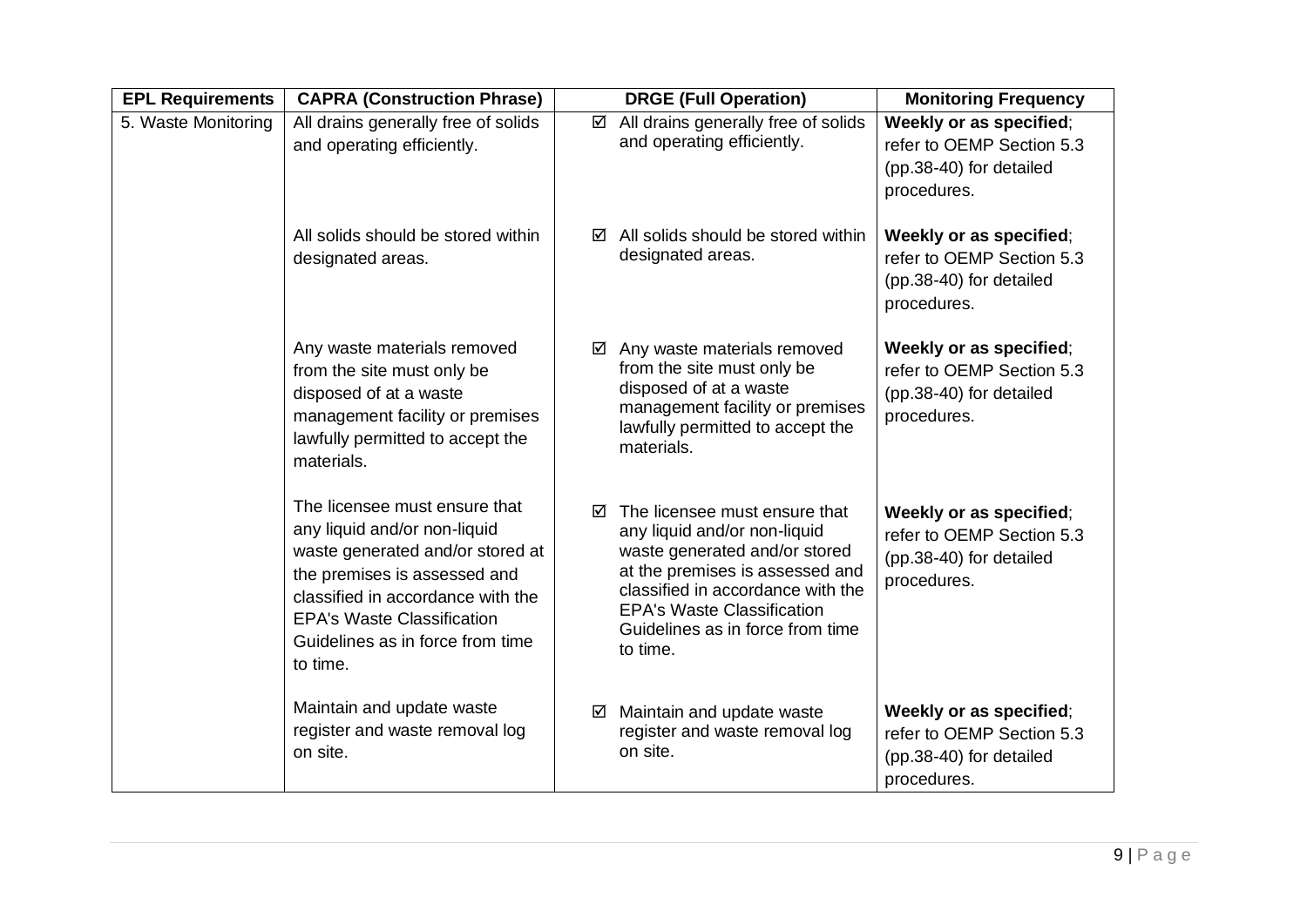| <b>EPL Requirements</b>                                      | <b>CAPRA (Construction Phrase)</b>                                            | <b>DRGE (Full Operation)</b>                                                                                                                                                                                                                                         | <b>Monitoring Frequency</b>                                                                                                                                                                                          |
|--------------------------------------------------------------|-------------------------------------------------------------------------------|----------------------------------------------------------------------------------------------------------------------------------------------------------------------------------------------------------------------------------------------------------------------|----------------------------------------------------------------------------------------------------------------------------------------------------------------------------------------------------------------------|
| 6. Crop Monitoring                                           | No requirement on crop<br>monitoring.                                         | Crops will be monitored for signs<br>☑<br>of soil toxicity or degradation<br>within the effluent irrigation area.<br>At least two representative crop<br>samples during harvest will be<br>analysed for moisture content,<br>nitrogen, phosphorous and<br>potassium. | <b>Annual monitoring during</b><br>harvest; refer to OEMP<br>Section 6.10 (p.74) and<br>Appendix G Irrigation<br><b>Management Plan Section</b><br>3.5.6 (p.181) for sampling<br>and testing details.                |
| 7. PRIMP (Pollution<br>Incident Response<br>Management Plan) | Not required to prepare and<br>implement PRIMP during<br>construction phrase. | Must prepare and implement<br>☑<br>PRIMP with a review at least<br>once every 12 months. The next<br>review and testing should be<br>completed by no later than 1 Apr<br>2020.                                                                                       | At least once a year review;<br>refer to EPA website in<br>footnote $11$                                                                                                                                             |
|                                                              |                                                                               | A register for testing and<br>☑<br>updating the PRIMP must be<br>kept on site and update<br>regularly.                                                                                                                                                               | At least once a year testing;<br>refer to EPA website in<br>footnote 1 and OEMP 7.2.3<br>(p.77) for non-compliance<br>response.                                                                                      |
|                                                              |                                                                               | All staff should be capable of<br>☑<br>identifying potential pollution<br>incidents and be familiar with the<br>requirements and procedures in<br>the PRIMP.                                                                                                         | At least once a year testing;<br>refer to OEMP Section 5.15<br>(p.59) for detailed responses<br>to all incidents and OEMP<br>7.2.3 (p.77) for non-<br>compliance response to be<br>included in EPA annual<br>return. |

<sup>1</sup> EPA website: [https://www.epa.nsw.gov.au/licensing-and-regulation/legislation-and-compliance/about-the-poeo-act/protection-of-enviro-leg-amendment-act-](https://www.epa.nsw.gov.au/licensing-and-regulation/legislation-and-compliance/about-the-poeo-act/protection-of-enviro-leg-amendment-act-2011/faqs-new-requirements-for-pirmps)[2011/faqs-new-requirements-for-pirmps](https://www.epa.nsw.gov.au/licensing-and-regulation/legislation-and-compliance/about-the-poeo-act/protection-of-enviro-leg-amendment-act-2011/faqs-new-requirements-for-pirmps)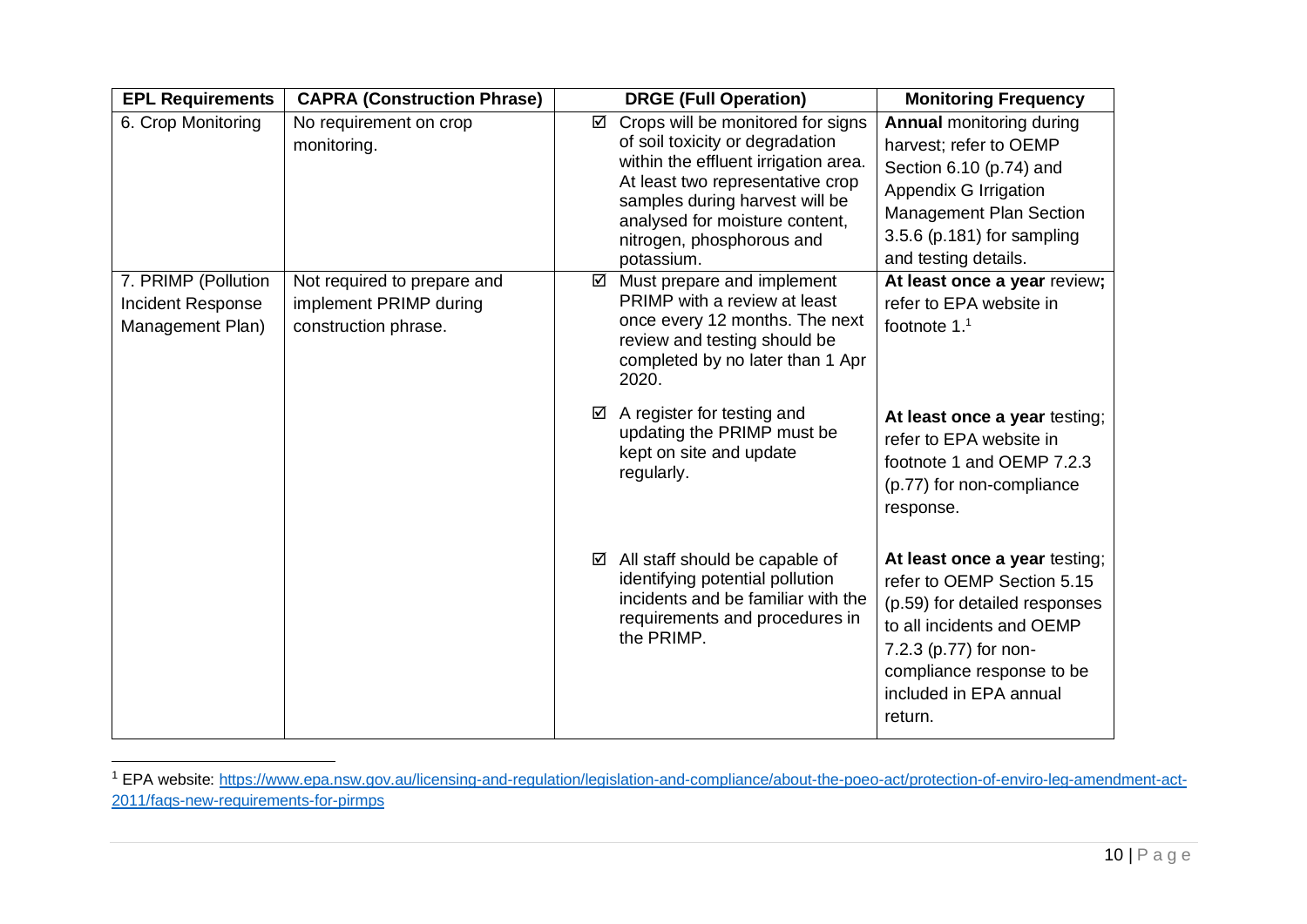| Ensure material safety data<br><b>Fortnightly inspections;</b><br>☑<br>sheets (MSDS) are up to date<br>refer to OEMP Section 5.13<br>for each chemical or dangerous<br>(p.56) for detailed actions<br>food and all MSDS are easily<br>required.<br>accessible to employees.<br><b>Continuous</b> publishing and<br>Information from PRIMP outlined<br>⋈<br>below are required to be<br>ensure all contacts are up-<br>published on a publicly<br>to-date; refer to POEO Act<br>accessible website. Details of<br>1997 and POEO<br>the relevant legislations can be<br>Amendment 2012 for full<br>found in POEO Act 1997<br>legislative requirements.<br>Section 153 C (a) and POEO<br>Amendment 2012 Clause 98 C.<br>$\checkmark$ The owners or occupiers<br>of BSSA and their<br>contact details.<br>$\checkmark$ Bourke Council (the local<br>authority) and any<br>(possible) pollution<br>affected area and their<br>contact details.<br>$\checkmark$ Any persons or<br>authorities required to be<br>notified should there is a<br>pollution incident and<br>their contact numbers.<br>Community engagement<br>✓<br>protocol that includes<br>procedures for notifying<br>people in the affected<br>area.<br>Contact details of EPA, | <b>EPL Requirements</b> | <b>CAPRA (Construction Phrase)</b> | <b>DRGE (Full Operation)</b> | <b>Monitoring Frequency</b> |
|-------------------------------------------------------------------------------------------------------------------------------------------------------------------------------------------------------------------------------------------------------------------------------------------------------------------------------------------------------------------------------------------------------------------------------------------------------------------------------------------------------------------------------------------------------------------------------------------------------------------------------------------------------------------------------------------------------------------------------------------------------------------------------------------------------------------------------------------------------------------------------------------------------------------------------------------------------------------------------------------------------------------------------------------------------------------------------------------------------------------------------------------------------------------------------------------------------------------------------------------|-------------------------|------------------------------------|------------------------------|-----------------------------|
|                                                                                                                                                                                                                                                                                                                                                                                                                                                                                                                                                                                                                                                                                                                                                                                                                                                                                                                                                                                                                                                                                                                                                                                                                                           |                         |                                    |                              |                             |
| Dubbo Regional Office                                                                                                                                                                                                                                                                                                                                                                                                                                                                                                                                                                                                                                                                                                                                                                                                                                                                                                                                                                                                                                                                                                                                                                                                                     |                         |                                    |                              |                             |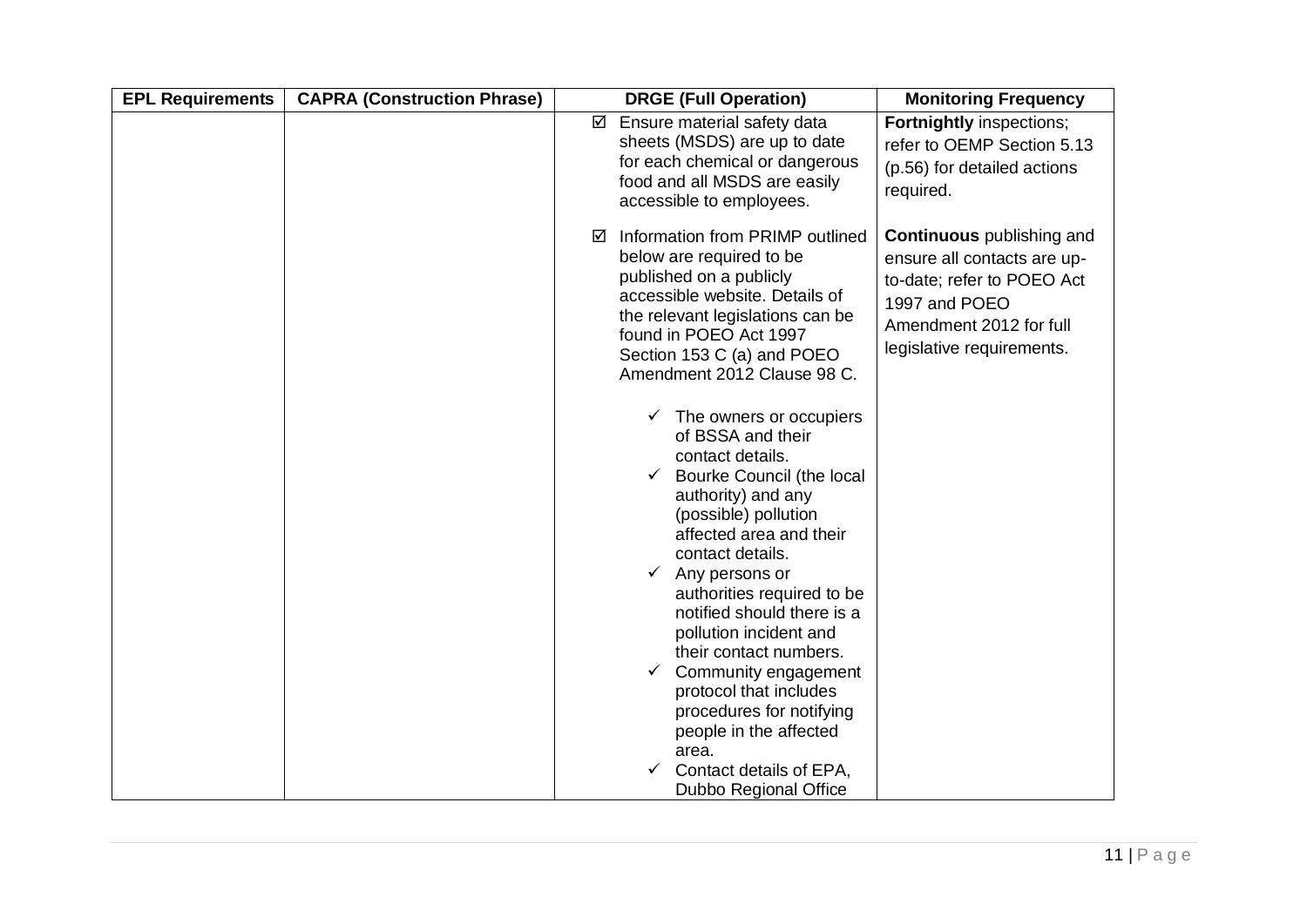| <b>EPL Requirements</b>                              | <b>CAPRA (Construction Phrase)</b>                                                                                                                                                                                                                                                                                                                                                 | <b>DRGE (Full Operation)</b>                                                                                                                                                                                                                                                                                                                                                                                                                                                            | <b>Monitoring Frequency</b>                                                                                                                                |
|------------------------------------------------------|------------------------------------------------------------------------------------------------------------------------------------------------------------------------------------------------------------------------------------------------------------------------------------------------------------------------------------------------------------------------------------|-----------------------------------------------------------------------------------------------------------------------------------------------------------------------------------------------------------------------------------------------------------------------------------------------------------------------------------------------------------------------------------------------------------------------------------------------------------------------------------------|------------------------------------------------------------------------------------------------------------------------------------------------------------|
|                                                      |                                                                                                                                                                                                                                                                                                                                                                                    | and Public Health Office<br>of The Ministry of<br>Healthy, SafeWork NSW<br>and Fire and Rescue<br>NSW.                                                                                                                                                                                                                                                                                                                                                                                  |                                                                                                                                                            |
| 8. Pollution<br><b>Monitoring Data</b><br>Publishing | No requirement on listing<br>pollutant quantity onsite.                                                                                                                                                                                                                                                                                                                            | The maximum quantity of any<br>☑<br>pollutant that is likely to be<br>stored or held at particular<br>locations (including underground<br>tanks) at or on BSSA is required<br>to be listed on site.                                                                                                                                                                                                                                                                                     | <b>Continuous</b> publishing;<br>refer to EPA website in<br>footnote 2 for detailed<br>legislative amendment and<br>publishing requirements <sup>2</sup> . |
|                                                      | Pollution monitoring data<br>required for the licensee (as<br>listed above) should be<br>monitored. There is no<br>requirement on publishing<br>pollution monitoring data;<br>however, the licensee must be<br>able to provide a copy of the<br>monitoring data to any person<br>who requests as specified in the<br>EPA's written requirements for<br>publishing monitoring data. | Pollution monitoring data<br>☑<br>required for the licensee (as<br>discussed above in the EPL<br>Requirements 1-6 and detailed<br>in relevant sections in OEMP)<br>should be monitored and<br>published on a publicly<br>accessible website. Note the<br>following:<br>The timeframe for<br>publishing or providing<br>data is 14 working days.<br>Data can be published in<br>either number format or<br>graph format.<br>Only the date obtained<br>the data needs to be<br>published. | <b>Continuous</b> publishing;<br>refer to EPA website in<br>footnote 2 for detailed<br>legislative amendment and<br>publishing requirements.               |

<sup>2</sup> EPA website: [https://www.epa.nsw.gov.au/licensing-and-regulation/legislation-and-compliance/about-the-poeo-act/protection-of-enviro-leg-amendment-act-](https://www.epa.nsw.gov.au/licensing-and-regulation/legislation-and-compliance/about-the-poeo-act/protection-of-enviro-leg-amendment-act-2011/faqs-new-requirements-for-pirmps/poeo-public-consultation-outcomes)[2011/faqs-new-requirements-for-pirmps/poeo-public-consultation-outcomes](https://www.epa.nsw.gov.au/licensing-and-regulation/legislation-and-compliance/about-the-poeo-act/protection-of-enviro-leg-amendment-act-2011/faqs-new-requirements-for-pirmps/poeo-public-consultation-outcomes)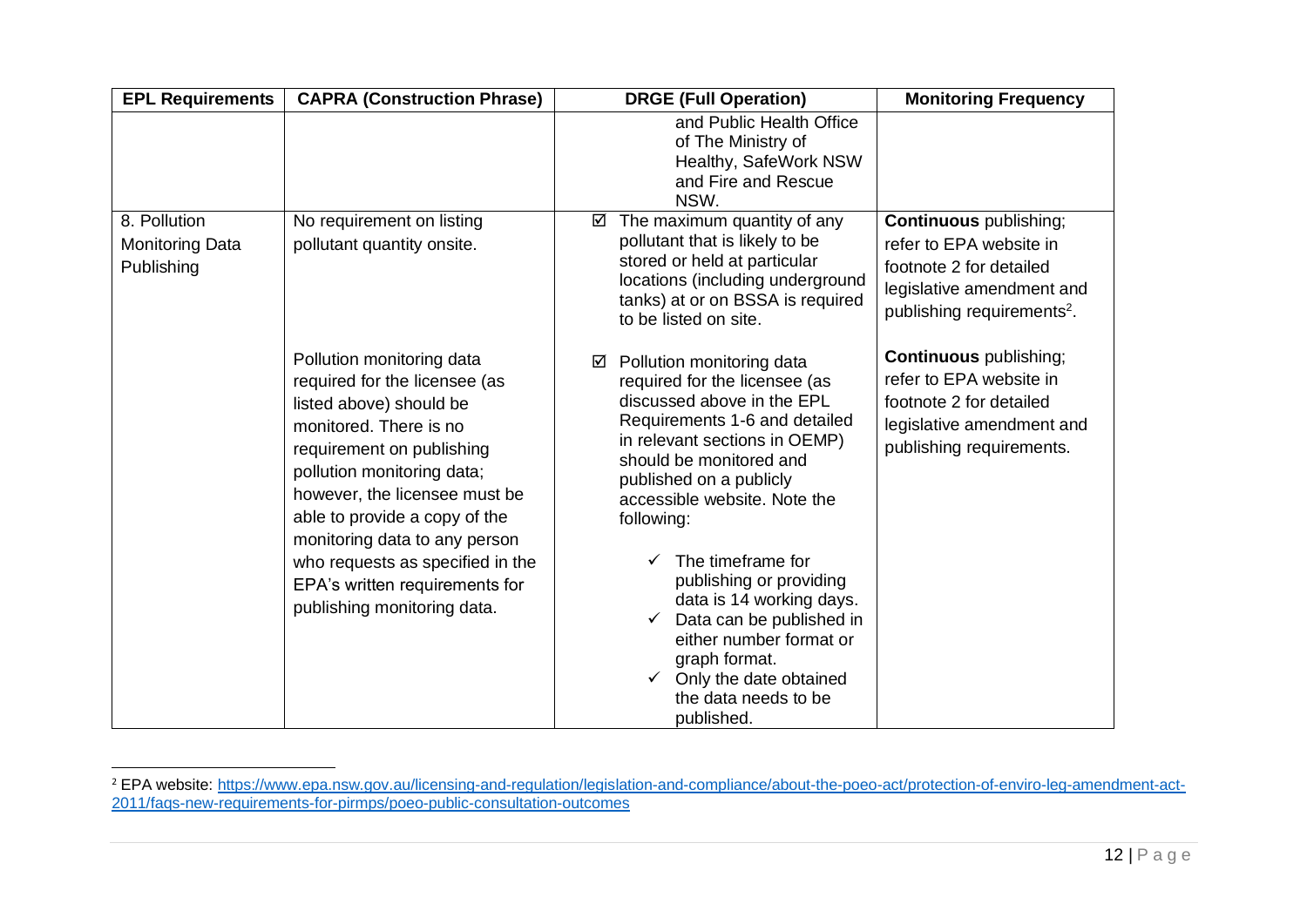| <b>EPL Requirements</b>                         | <b>CAPRA (Construction Phrase)</b>                                                                                                                                                                                          | <b>DRGE (Full Operation)</b>                                                                                                                                                                                                                                     | <b>Monitoring Frequency</b>                                                                                                                                                                                    |
|-------------------------------------------------|-----------------------------------------------------------------------------------------------------------------------------------------------------------------------------------------------------------------------------|------------------------------------------------------------------------------------------------------------------------------------------------------------------------------------------------------------------------------------------------------------------|----------------------------------------------------------------------------------------------------------------------------------------------------------------------------------------------------------------|
|                                                 |                                                                                                                                                                                                                             | Up to four years of data<br>$\checkmark$<br>must be published.                                                                                                                                                                                                   |                                                                                                                                                                                                                |
| 9. Complaints                                   | The licensee must keep a legible<br>record of all complaints made to<br>the licensee or any employee or<br>agent of the licensee in relation<br>to pollution arising from any<br>activity to which this licence<br>applies. | The licensee must keep a<br>☑<br>legible record of all complaints<br>made to the licensee or any<br>employee or agent of the<br>licensee in relation to pollution<br>arising from any activity to which<br>this licence applies.                                 | Upon compliant or<br>incident. Only if there is a<br>complaint; refer to OEMP<br>Section 5.14 (pp.57-58) for<br>detailed response<br>procedures.                                                               |
|                                                 | The record of a complaint must<br>be kept for at least 4 years after<br>the complaint was made.                                                                                                                             | The record of a complaint must<br>☑<br>be kept for at least 4 years after<br>the complaint was made.                                                                                                                                                             | Upon compliant or<br>incident; refer to OEMP<br>Section 5.14 (pp.57-58) for<br>detailed response<br>procedures.                                                                                                |
|                                                 | The record must be produced to<br>any authorised officer of the EPA<br>who asks to see them.                                                                                                                                | The record must be produced to<br>☑<br>any authorised officer of the<br>EPA who asks to see them.                                                                                                                                                                | Upon compliant or<br>incident; refer to OEMP<br>Section 5.14 (pp.57-58) for<br>detailed response<br>procedures.                                                                                                |
| 10. Environmental<br>Management<br>System (EMS) | Not required to have an ISO<br>14001 certified EMS or establish<br>a fully operational system that<br>EPA considers is equivalent to<br>an ISO 14001 certified EMS.                                                         | Not compulsory to have an ISO<br>☑<br>14001 certified EMS but a fully<br>operational system that EPA<br>considers is equivalent to an<br>ISO 14001 certified EMS must<br>be established, and the following<br>actions are required to<br>undertake and document: | Continuous system; refer to<br><b>Risk-Based Licensing</b><br><b>Environmental Management</b><br><b>System Guidelines (RBL)</b><br>Section 1.3 (p.4) accessed<br>via EPA website in footnote<br>3 <sup>3</sup> |

<sup>3</sup> EPA website: [https://www.epa.nsw.gov.au/-/media/epa/corporate-site/resources/licensing/19p1758-environmental-management-systems](https://www.epa.nsw.gov.au/-/media/epa/corporate-site/resources/licensing/19p1758-environmental-management-systems-guidelines.pdf?la=en&hash=C63D33F329B6516C1D00166DDD94BEF661F438C5)[guidelines.pdf?la=en&hash=C63D33F329B6516C1D00166DDD94BEF661F438C5](https://www.epa.nsw.gov.au/-/media/epa/corporate-site/resources/licensing/19p1758-environmental-management-systems-guidelines.pdf?la=en&hash=C63D33F329B6516C1D00166DDD94BEF661F438C5)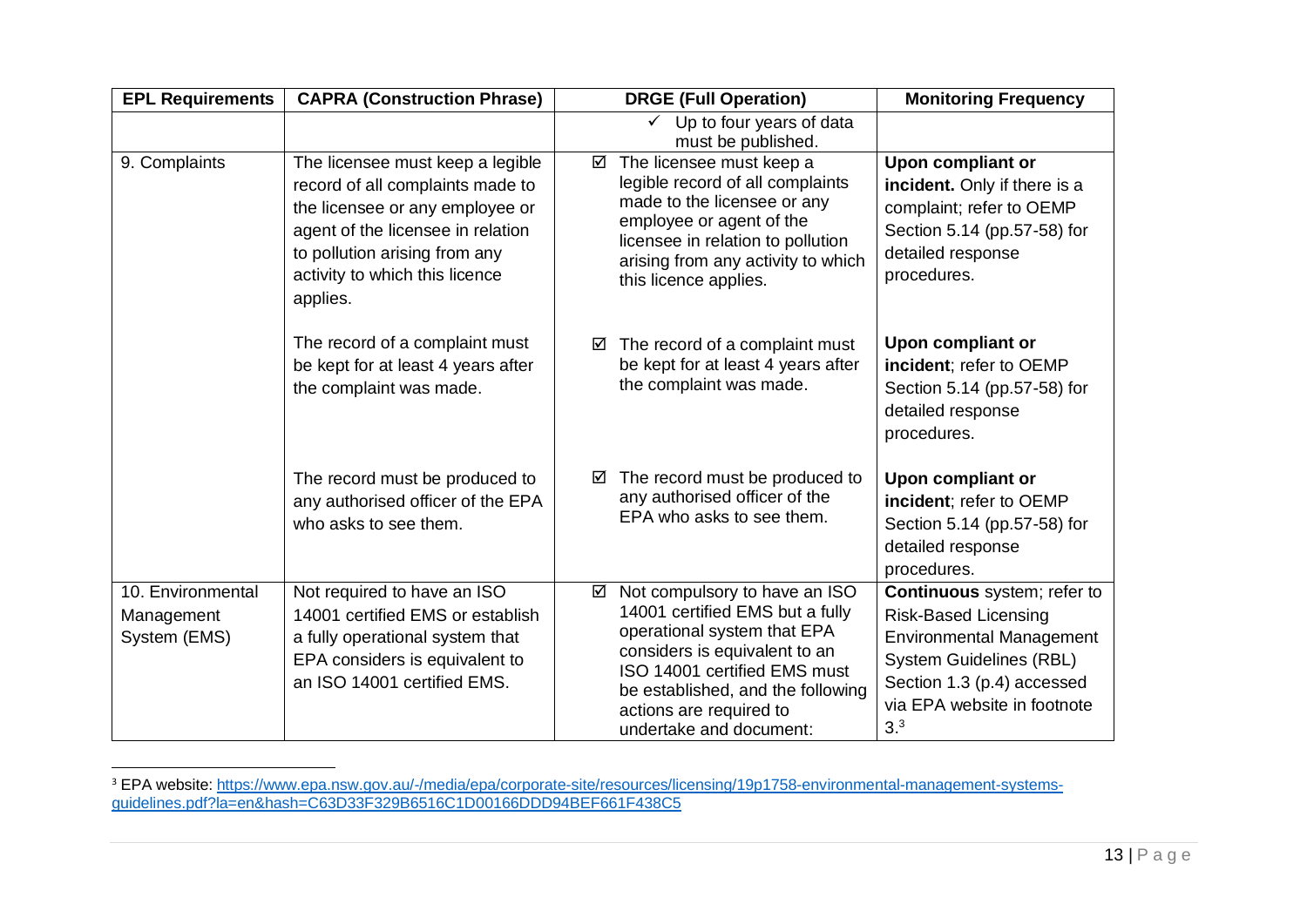| <b>EPL Requirements</b> | <b>CAPRA (Construction Phrase)</b> | <b>DRGE (Full Operation)</b>                                                                                                                                                                                                                                                                                 | <b>Monitoring Frequency</b>                                                                                         |
|-------------------------|------------------------------------|--------------------------------------------------------------------------------------------------------------------------------------------------------------------------------------------------------------------------------------------------------------------------------------------------------------|---------------------------------------------------------------------------------------------------------------------|
|                         |                                    | Conduct an<br>✓<br>environmental review of<br>operational activities to<br>identity any aspects that<br>have a potential to cause<br>environmental impacts<br>and implement                                                                                                                                  | Annual review; refer to RBL<br>Table 2 (p.12).                                                                      |
|                         |                                    | operational controls to<br>address such impacts.<br>Develop and review a<br>$\checkmark$<br>plan that includes routine<br>operation and<br>maintenance procedures<br>containing both<br>preventative and<br>corrective maintenance.<br>$\checkmark$ Ensure record keeping of                                 | Annual review; refer to RBL<br>Table 2 (p.13).<br><b>Continuous</b> record keeping;<br>refer to RBL Table 2 (p.13). |
|                         |                                    | regular site inspections<br>and maintenance carried<br>out on plant and<br>equipment.<br>$\checkmark$ Regular site audits that<br>are conducted by a third<br>party during the annual<br>return period to assess<br>compliance with<br>environmental legal<br>requirements (i.e.<br>environmental practices, | At least once a year; refer<br>to refer to RBL Table 2<br>(pp.13-14).                                               |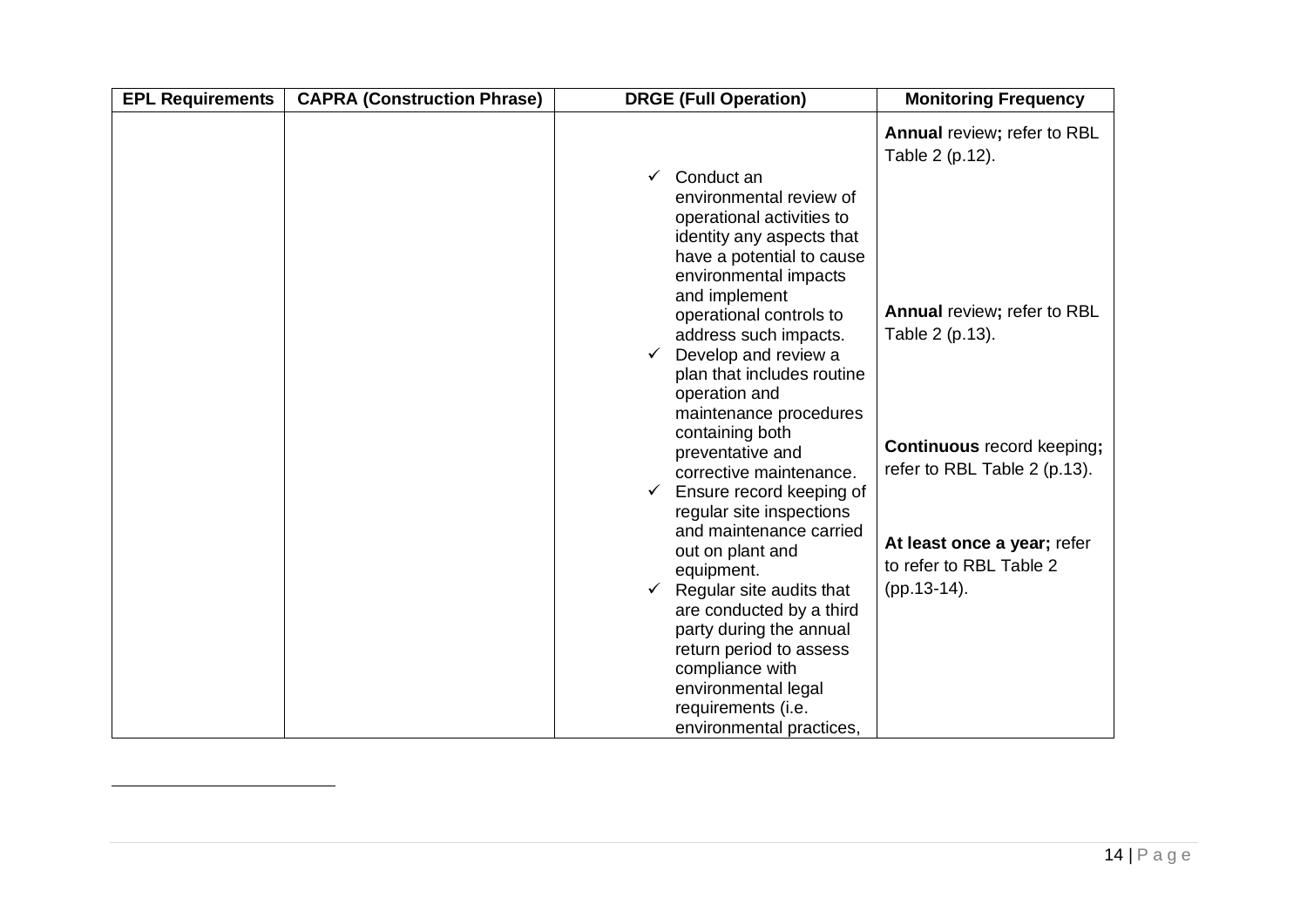| <b>EPL Requirements</b> | <b>CAPRA (Construction Phrase)</b> | <b>DRGE (Full Operation)</b>                                                                                                                                                                                                                                                                                                                             | <b>Monitoring Frequency</b>                                                                                                          |
|-------------------------|------------------------------------|----------------------------------------------------------------------------------------------------------------------------------------------------------------------------------------------------------------------------------------------------------------------------------------------------------------------------------------------------------|--------------------------------------------------------------------------------------------------------------------------------------|
|                         |                                    | procedures and systems)<br>at BSSA.<br>Establish and implement<br>v<br>an environmental<br>improvement or<br>management plan.<br>Ensure annual auditing<br>and review of the plan.<br>Ensure staff training on<br>✓<br>environmental issues<br>that may arise from<br>operational activities and<br>their understanding of<br>their responsibilities and | Annual review; refer to refer<br>to RBL Table 2 (pp. 14-15).<br><b>Continuous</b> training; refer to<br>refer to RBL Table 2 (p.15). |
|                         |                                    | responses to such<br>issues.                                                                                                                                                                                                                                                                                                                             |                                                                                                                                      |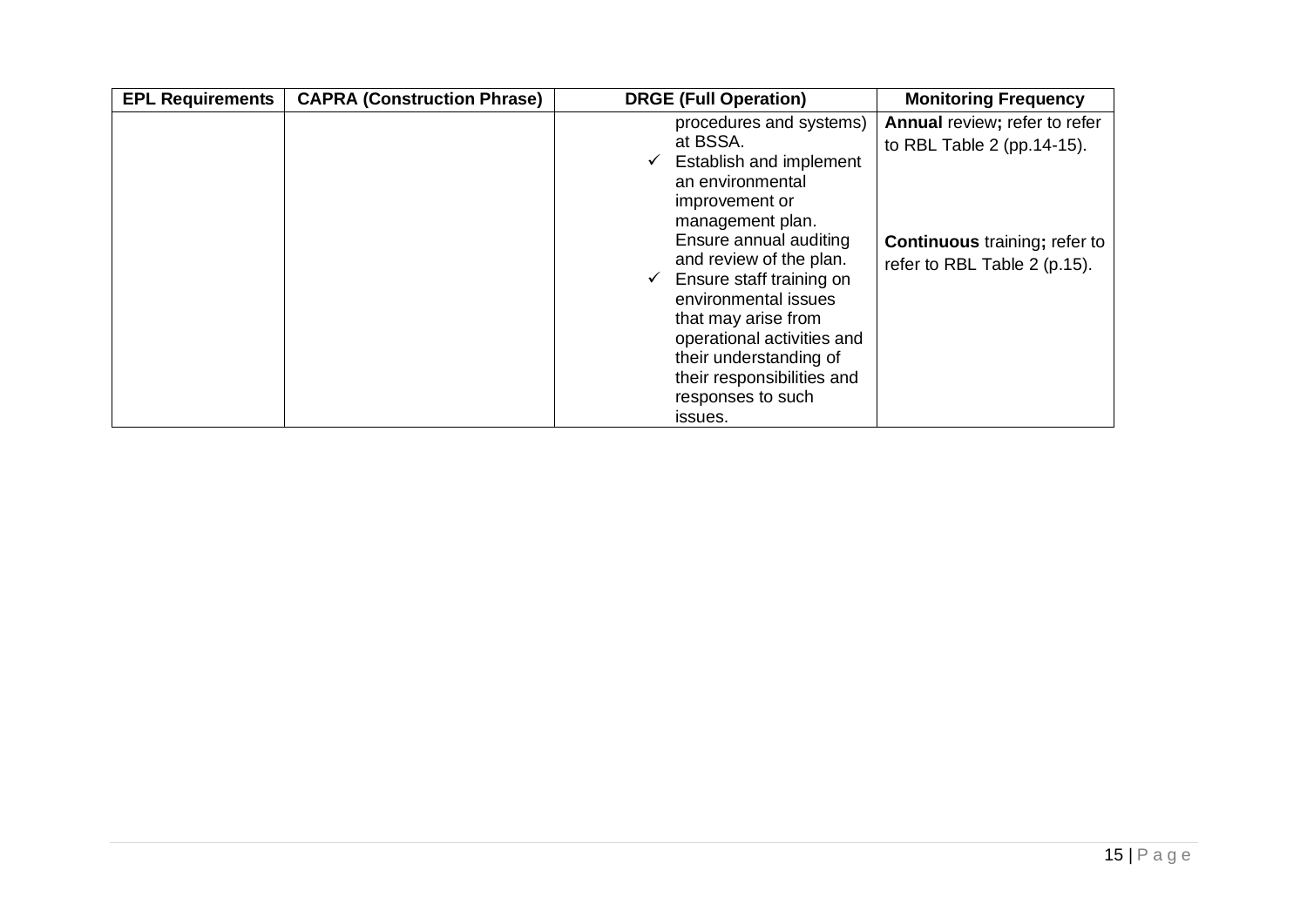#### 4. EPL One-Off Implementation Requirements

4.1 Below is a checklist of one-off implementation required by EPL for DRGE to comply.

<span id="page-15-0"></span>

| <b>EPL</b>                   | <b>CAPRA</b>                                                                                                                                                                                                                     | <b>DRGE</b>                                                                                                                                                                                                                            | <b>Installed and</b>                                                                                                   | <b>Reference to</b>                                                         |
|------------------------------|----------------------------------------------------------------------------------------------------------------------------------------------------------------------------------------------------------------------------------|----------------------------------------------------------------------------------------------------------------------------------------------------------------------------------------------------------------------------------------|------------------------------------------------------------------------------------------------------------------------|-----------------------------------------------------------------------------|
| <b>Requirements</b>          | (Construction Phrase)                                                                                                                                                                                                            | (Full Operation)                                                                                                                                                                                                                       | <b>Operational (Yes/No)</b>                                                                                            | <b>OEMP</b>                                                                 |
| Air Monitoring               | Onsite weather station is not<br>required to be installed and<br>operational.                                                                                                                                                    | Onsite weather station is<br>☑<br>required to be installed<br>and operational.                                                                                                                                                         | Yes                                                                                                                    | OEMP Section 6.8<br>$(p.72)$ .                                              |
| Security<br>Monitoring       | CCTV is not required to be<br>installed and operational.                                                                                                                                                                         | CCTV is required to be<br>☑<br>installed onsite and<br>operational.                                                                                                                                                                    | Yes                                                                                                                    | <b>OEMP Appendix C</b><br>Form 1 (p.86).                                    |
|                              | Gate and fences security are<br>not required.                                                                                                                                                                                    | Secured gates and<br>☑<br>fences are required.                                                                                                                                                                                         | Yes                                                                                                                    | <b>OEMP Appendix C</b><br>Form 1 (p.86).                                    |
| Water and land<br>Monitoring | The location of each<br>monitoring and discharge<br>point is required to be<br>marked by signs that indicate<br>the point identification<br>number used in this licence<br>and be located as close as<br>practical to the point. | The location of each<br>☑<br>monitoring and discharge<br>point must be clearly<br>marked by signs that<br>indicate the point<br>identification number<br>used in this licence and<br>be located as close as<br>practical to the point. | Yes                                                                                                                    | <b>EPL General</b><br>Conditions 3 (also<br>can be found in<br>OEMP p.396). |
|                              | A stormwater management<br>scheme must be prepared<br>for all aspects of the<br>construction phase of the<br>development and must be                                                                                             | Stormwater management<br>☑<br>scheme is in place.<br>Ensure stormwater<br>retention pond has<br>adequate capacity and                                                                                                                  | Please write "Yes" or<br>"No". If your answer is<br>"No", please provide<br>reasons and actions for<br>non-compliance. | <b>OEMP Section 5.6</b><br>(p.46)                                           |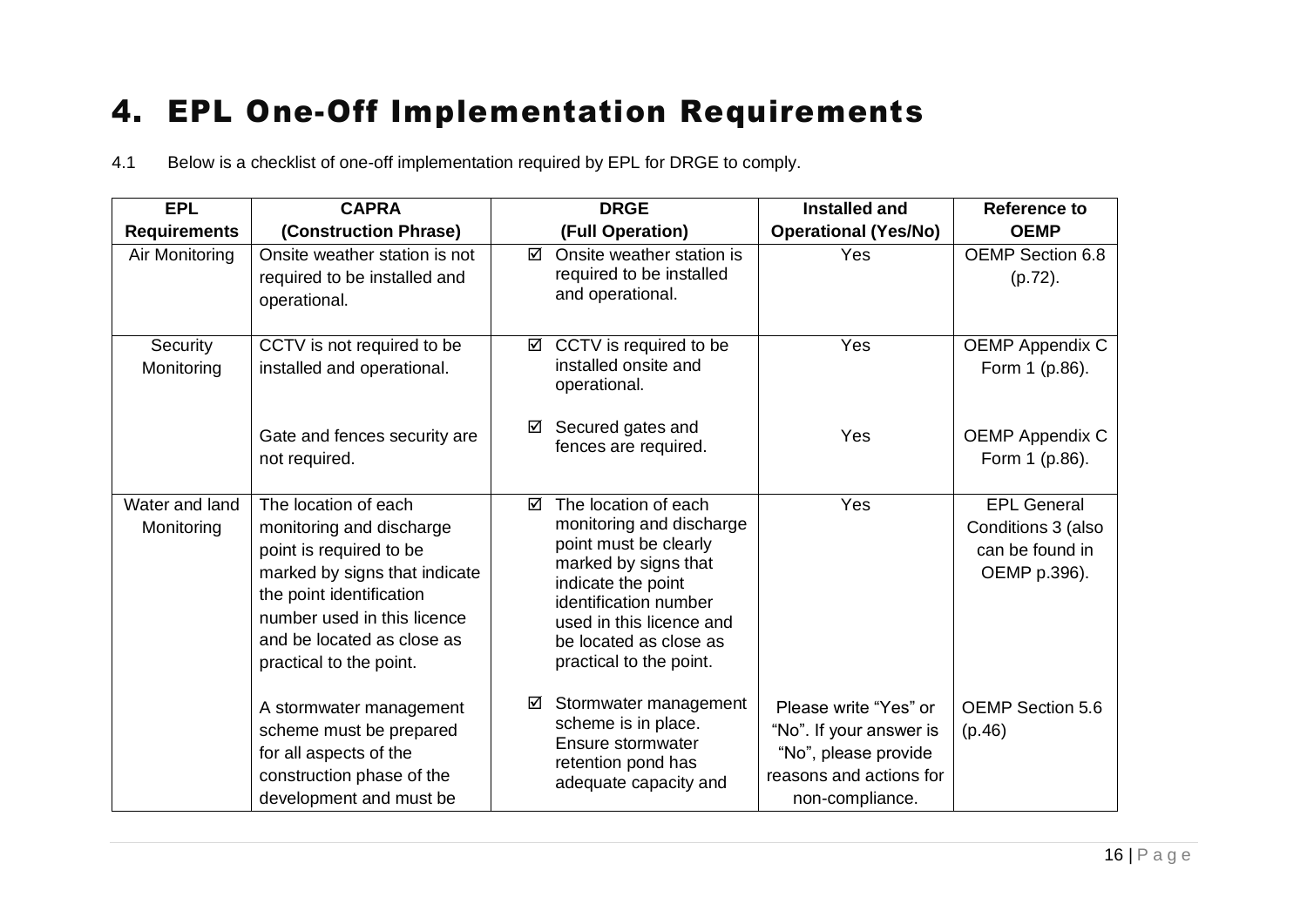| <b>EPL</b>          | <b>CAPRA</b>                                                                                                                                                                                                                                                                                                                                                                                                                                                                                                                                                                                               | <b>DRGE</b>                                                                                                                                                                                                                                                                                                                                                                                                                            | <b>Installed and</b>                                                                                                   | <b>Reference to</b>                                                            |
|---------------------|------------------------------------------------------------------------------------------------------------------------------------------------------------------------------------------------------------------------------------------------------------------------------------------------------------------------------------------------------------------------------------------------------------------------------------------------------------------------------------------------------------------------------------------------------------------------------------------------------------|----------------------------------------------------------------------------------------------------------------------------------------------------------------------------------------------------------------------------------------------------------------------------------------------------------------------------------------------------------------------------------------------------------------------------------------|------------------------------------------------------------------------------------------------------------------------|--------------------------------------------------------------------------------|
| <b>Requirements</b> | (Construction Phrase)                                                                                                                                                                                                                                                                                                                                                                                                                                                                                                                                                                                      | (Full Operation)                                                                                                                                                                                                                                                                                                                                                                                                                       | <b>Operational (Yes/No)</b>                                                                                            | <b>OEMP</b>                                                                    |
|                     | implemented. Where a<br>stormwater management<br>plan has not yet been<br>prepared the scheme should<br>be consistent with the<br>guidance contained in<br>Managing Urban<br>Stormwater: Control<br>Handbook.<br>All effluent, contaminated<br>and stormwater structures<br>internal surfaces must have<br>an equivalent to, or better<br>than, a clay liner of<br>permeability of 1 * 10-9 m/s<br>over a minimum depth of<br>900mm or an equivalent<br>alternative. When an<br>alternative liner is proposed<br>a minimum of 600mm of<br>compacted base material<br>must be used to protect the<br>liner. | the pump is working<br>correctly.<br>All effluent, contaminated<br>☑<br>and stormwater<br>structures internal<br>surfaces must have an<br>equivalent to, or better<br>than, a clay liner of<br>permeability of 1 * 10-9<br>m/s over a minimum<br>depth of 900mm or an<br>equivalent alternative.<br>When an alternative liner<br>is proposed a minimum<br>of 600mm of compacted<br>base material must be<br>used to protect the liner. | Please write "Yes" or<br>"No". If your answer is<br>"No", please provide<br>reasons and actions for<br>non-compliance. | <b>EPL Operation</b><br>Conditions 6.3<br>(also can be found<br>in OEMP p.391) |
| Waste               | Disposal/faeces pit is not                                                                                                                                                                                                                                                                                                                                                                                                                                                                                                                                                                                 | Disposal/faeces pit<br>☑                                                                                                                                                                                                                                                                                                                                                                                                               | No. Please advise                                                                                                      | <b>OEMP</b> Emergency                                                          |
| Monitoring          | required be installed and                                                                                                                                                                                                                                                                                                                                                                                                                                                                                                                                                                                  | should be installed on                                                                                                                                                                                                                                                                                                                                                                                                                 | when this is expected                                                                                                  | Disposal and                                                                   |
|                     | operational on site.                                                                                                                                                                                                                                                                                                                                                                                                                                                                                                                                                                                       | site to process mass                                                                                                                                                                                                                                                                                                                                                                                                                   | to be installed.                                                                                                       | <b>Biosecurity</b>                                                             |
|                     |                                                                                                                                                                                                                                                                                                                                                                                                                                                                                                                                                                                                            | carcass disposal.                                                                                                                                                                                                                                                                                                                                                                                                                      |                                                                                                                        | <b>Protocol Section</b>                                                        |
|                     |                                                                                                                                                                                                                                                                                                                                                                                                                                                                                                                                                                                                            |                                                                                                                                                                                                                                                                                                                                                                                                                                        |                                                                                                                        | 2.2.4 (P.108)                                                                  |